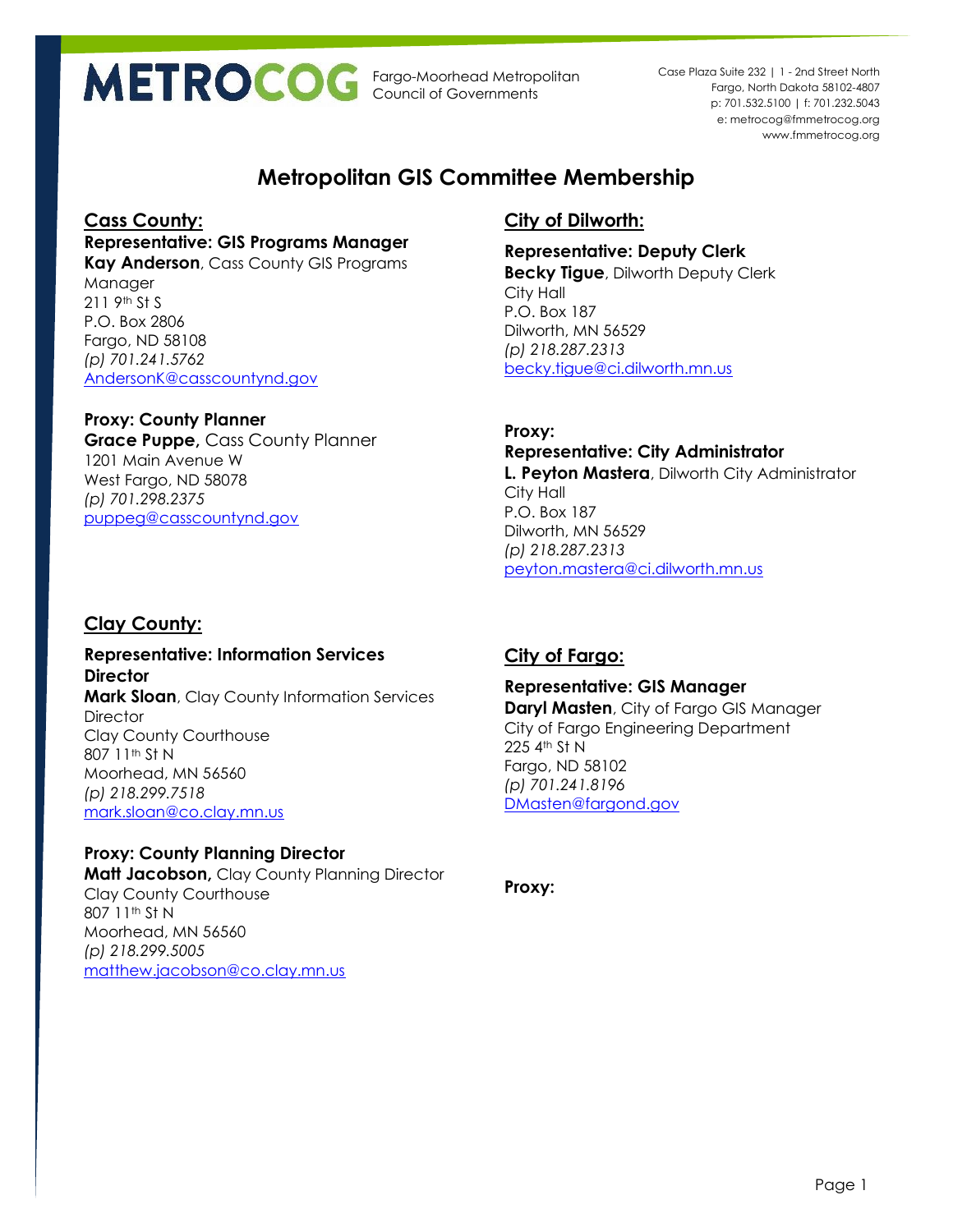# **Metropolitan GIS Committee Membership**

## **City of Moorhead:**

#### **Representative: GIS Manager**

**Brad Anderson**, Moorhead City GIS Manager Moorhead City Hall 500 Center Ave Moorhead, MN 56560 *(p) 218.299.5125* [brad.anderson@ci.moorhead.mn.us](mailto:brad.anderson@ci.moorhead.mn.us)

#### **Proxy: Community Development Assistant Planner**

**Kim Citrowske**, Moorhead City Assistant Planner Moorhead City Hall 500 Center Ave Moorhead, MN 56560 *(p) 218.299.5370 [kim.citrowske@ci.moorhead.mn.us](mailto:kim.citrowske@ci.moorhead.mn.us)*

### **City of Horace:**

#### **Representative: City Administrator**

**Brent Holper**, City Administrator Horace City Hall 215 Park Drive E Horace, ND 58047 *(p) 701.492.2972* [bholper@cityofhorace.com](mailto:Travis.Genty@westfargond.gov)

#### **Proxy:**

## **City of West Fargo:**

# **Representative: GIS Manager**

**Travis Genty**, GIS Manager West Fargo City Hall 800 4<sup>th</sup> Ave E West Fargo, ND 58078 *(p) 701.433.5331* [Travis.Genty@westfargond.gov](mailto:Travis.Genty@westfargond.gov)

#### **Proxy:**

### **Moorhead Public Service:**

**Representative: GIS Coordinator Todd Copeland**, GIS Coordinator Moorhead Public Service 500 Center Avenue, PO Box 779 Moorhead, MN 56561-0779 *(p) 218.477.8087* [tcopeland@mpsutility.com](mailto:tcopeland@mpsutility.com)

#### **Proxy: GIS Analyst**

**Ryan Elvrum**, GIS Analyst Moorhead Public Service 500 Center Avenue, PO Box 779 Moorhead, MN 56561-0779 *(p)*  [relvrum@mpsutility.com](mailto:relvrum@mpsutility.com)